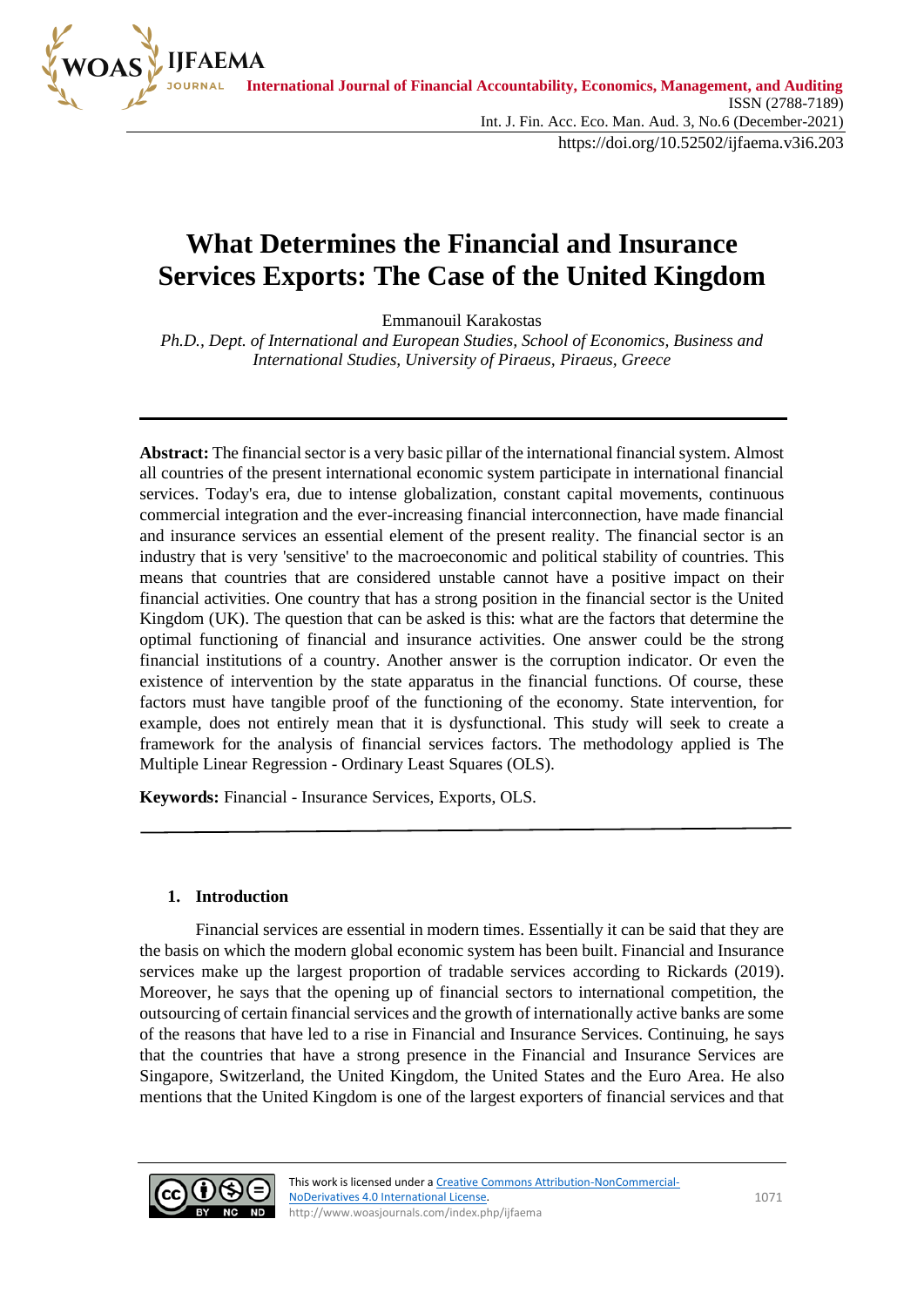the United Kingdom is the largest foreign exchange market in the world and provides the most cross-border bank lending.

It is interesting to present some economic data<sup>1</sup> regarding the UK economy. Figure 1. shows the Exports Of Goods and Services (% of GDP) and the Real Effective Exchange Rate (REER) (2010=100) of the United Kingdom for the period 1990-2020. Figure 2. shows the Inflation (annual %) and the GDP Growth (annual %) of the United Kingdom for the period 1990-2020.



**Figure** 1. The Exports of Goods and Services (% of GDP) and the Real Effective Exchange Rate (2010=100) of United Kingdom for the period 1990-2020 (World Bank, 2021).

The average of exports of goods and services is 26.43 and the variation is 6.24. The average of Real Effective Exchange Rate is the value of 113.69 and the variance is 139.39. While the proportion of UK exports does not fluctuate in a large proportion, the trade competitiveness has high variation.



**Figure 2**. The Inflation (annual %) and the GDP Growth (annual %) of United Kingdom for the period 1990-2020 (World Bank, 2021).

<sup>&</sup>lt;sup>1</sup> See Appendix.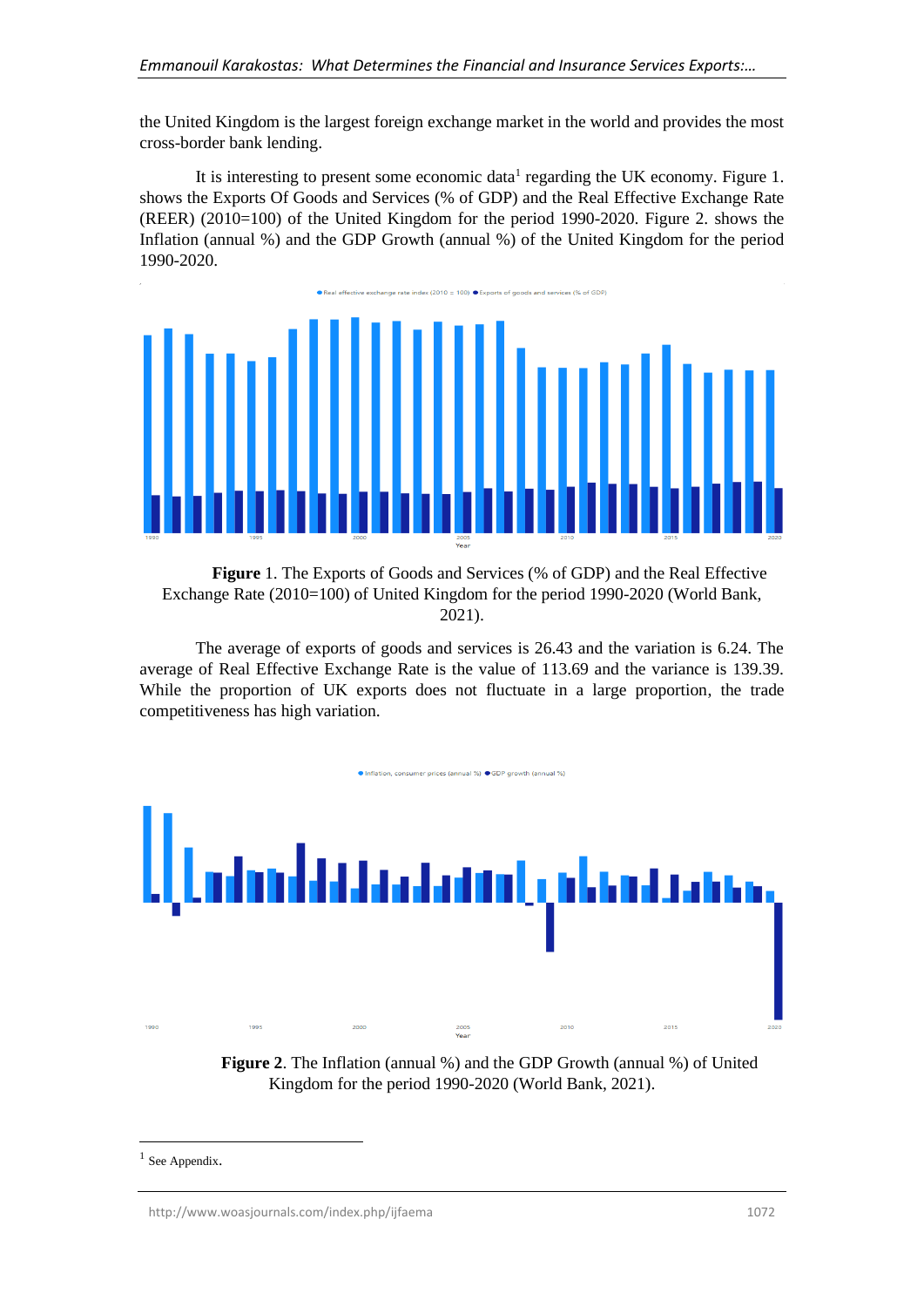The average of GDP Growth is 1.60 and the variation is 7.00. The average of Inflation is the value of 2.49 and the variance is 2.63. It is observed that both the inflation rate and the GDP Growth have a high variation for the period. The important thing to see is whether the fluctuations in the UK economy have an impact on financial and insurance services.

Financial and insurance services may be characterized by a high sensitivity to economic disruptions (Feyen et al., (2011); Beck and Webb (2003); Boyed and Champ (2003); Boyd et al., (2001)). It is therefore necessary to investigate the factors that determine the exports of financial and insurance services.

The purpose of this study is to clarify the determinants of the financial and insurance services exports of United Kingdom. The remainder of this paper is structured as follows: in the second part, the review of the literature is cited. In the third part of this paper the methodology is cited. In the fourth part the results of the regression are cited. The last part concludes. This research was based on the Linear Regression Analysis - Ordinary Least Squares (OLS). The next section presents a brief reference to the literature.

#### **2. Review of the Literature**

Financial services are a key element of the modern economy. A brief review of the literature is interesting. Zahler et al., (2014) mention that financial and insurance services are the most innovative sector. Moreover, Love and Mansury (2009) say that financial and insurance services engage in exporting. Briggs (2017) refer the importance of innovation in the financial and insurance services. King and Levine (1993a, 1993b); Rousseau and Wachtel (1998); Levine and Zervos (1998) and, Fink et al., (2003) mention the link between finance and growth. Catalan et al, (2000); Ward and Zurbruegg, (2000); Beenstock et al, (1988); Browne and Kim, (1993); Browne et al., (2000); Das et al., (2003); Holsboer, (1999) investigate the link between insurance and growth. Researchers such as Deaton (1992); Muradoglu and Taskin, (1996); Jabbar et al., (2002); Pal (2002); Barslund and Tarp (2008) and, Bendig et al., (2009) mention the financial and insurance services in developing countries. Researches such as Merton, (1992); McKinnon, (1973); Shaw, (1973); Jensen and Murphy, (1990); King and Levine, (1993); Obstfeld, (1994); Bencivenga et al., (1996); (Hicks, (1969); North, (1981); Greenwood and Jovanovic, (1990) mention the importance and role of the financial sector in the economy. Researches such as Grossman and Hart, (1980); DeAngelo and Rice, (1983); Stiglitz, (1985); Bhide, (1993); Jensen, (1993); Allen and Gale, (1997), (2000); Chakraborty and Ray, (2004); Levine, (2005) investigate the relationship of the financial sector with the banking industry. Researches such as Spiro, (1990); Mok, (1993); Shiller, (1988); Asprem, (1989); Barsky, (1989) mention the role of interest rates. Still, studies such as Ross, (1976); Adler and Dumas, (1983); Jorion, (1991); Dornbusch and Fisher (1980) investigate the effect of the exchange rate. Researches such as Hausmann and Fernández-Arias, (2000a), (2000b); Claessens et al., (2001) mention the role of foreign direct investment. Researches such as Calderon et al., (2002); Frankel and Rose (1998); Otto et al., (2001); Bordo and Helbling (2003); Kose et al., (2003); Imbs (2004); Eichengreen et al., (1996); Glick and Rose (1999); and Chinn and Forbes (2004) mention the role of trade. Surveys such as Amtiran, et al., (2017); Bulmash & Trivoli (1991); Maysami & Koh (2000); Simpson & Evans (2003); Brahmasrene & Jiranyakul (2007); Liu & Shrestha (2008); Ali (2011); Kuwornu & Victor (2011); Murcia (2014); Kotha & Sahu (2016) and Asekome & Agbonkhese (2015) have investigated the role of macroeconomic variables. The next section shows the methodology and the data.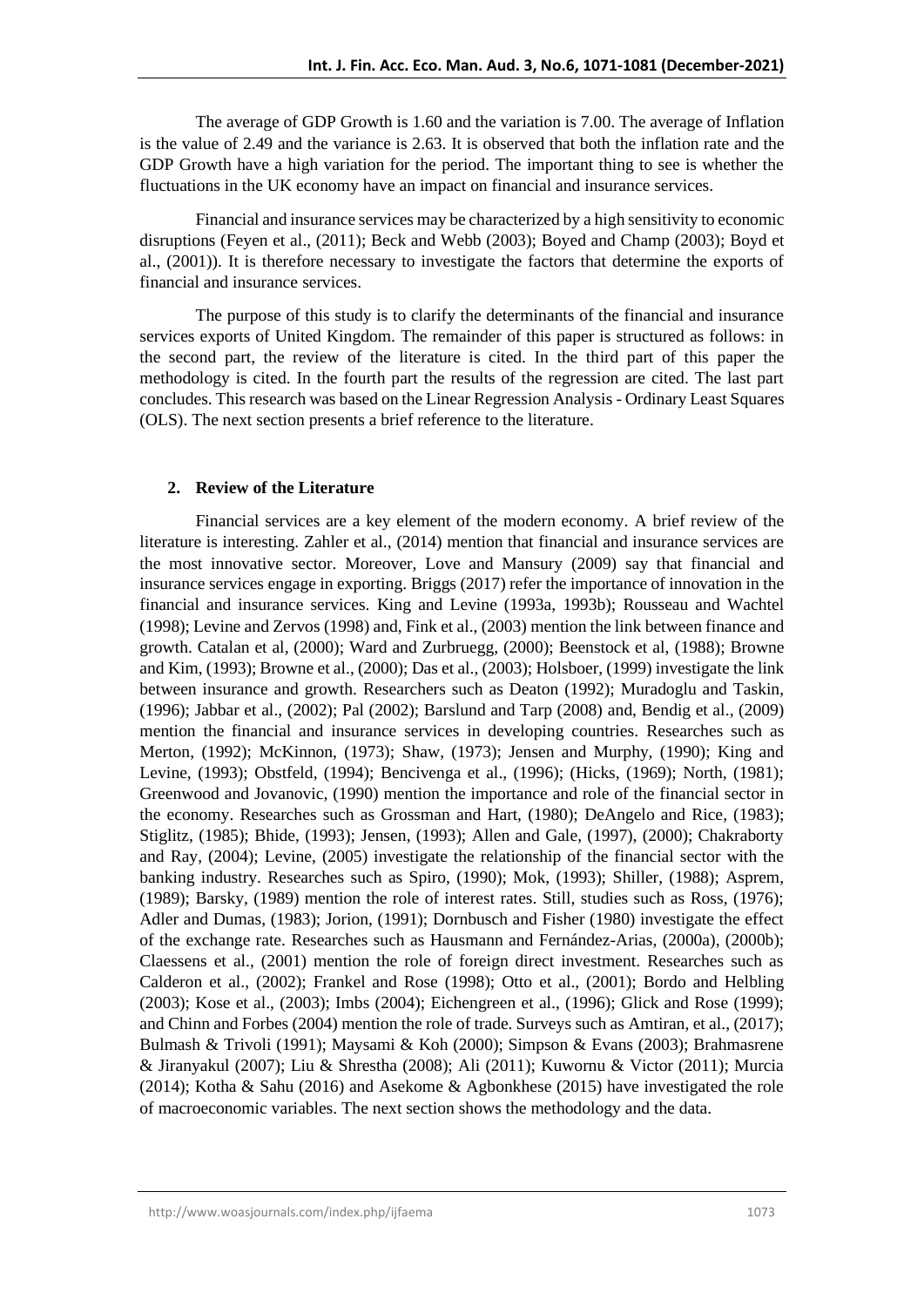## **3. Methodology and Data**

This study attempts to investigate the factors that determine the financial and insurance services exports of United Kingdom. This research uses the percentage of exports of Financial and Insurance Services Exports. The period under review is 1993-2019. The trading partners selected are Germany, France, Ireland, Netherlands and United States (WITS, 2021). The countries have been selected because for most of the period under review they are among the top five export destinations for the period under review.

The database for this study is OECD and World Bank. The time period and the examining country has chosen firstly and mostly due to the availability of data. Moreover, the time period has chosen due to the fact that covers a sufficient time frame. .

This study uses multiple-regression model as an estimator of annual time series data. The dependent variable is exports of Financial and Insurance Services. The study model expresses the exports of financial and insurance services as a function of: firstly, the Inflation of United Kingdom, the Exchange Rate of United Kingdom, the Multifactor Productivity of United Kingdom, the Industrial Production of Germany, France, Ireland, Netherlands and United States and the Investment (GFCF) of Germany, France, Ireland, Netherlands and United States. The above are the independent variables.

The study uses the traditional Multiple Regression technique, especially the traditional Ordinary Least Squared (OLS) technique (Hutcheson, 2011). Table 1. shows the dependent variable and the explanatory variables of the model.

| Year | <b>Insurance</b><br>Exports (% of<br><b>BoP</b> ) United<br>Kingdom <sup>*</sup> | deflator<br>$(annual\%)$<br><b>United</b><br>Kingdom* | Financial and Inflation, GDP Exchange rates<br><b>Total, National</b><br>currency units/US<br>dollar - United<br>Kingdom** | <b>Multifactor</b><br>Productivity<br>(annual %)<br><b>United</b><br>Kingdom** | <b>Industrial</b><br>Production<br>(Index)<br>$2015 = 100$ <sup>**</sup> | <b>Industrial</b><br>Production<br>Total, France Total, Germany<br>(Index<br>$2015 = 100$ <sup>**</sup> | <b>Industrial</b><br>Production<br><b>Total, Ireland</b><br>(Index<br>$2015 = 100$ <sup>**</sup> | <b>Industrial</b><br>Production<br><b>Netherlands</b><br>Total, (Index<br>2015=100)** | <b>Industrial</b><br>Production<br><b>United States</b><br>Total, (Index<br>$2015 = 100$ <sup>9*</sup> | Investment<br>(GFCF) Total.<br>rate $(% )$<br>France** | <b>Investment</b><br>(GFCF) Total.<br>rate $(\%)$<br>Germany <sup>**</sup> | <b>Investment</b><br>(GFCF) Total.<br>Annual growth Annual growth Annual growth<br>rate $(\%)$<br>$Netherlands$ <sup>**</sup> | Investment<br>(GFCF) Total.<br>rate $(%)$<br>$I$ reland** | <b>Investment</b><br>(GFCF) Total.<br>Annual growth Annual growth<br>rate (%) United<br>States** |
|------|----------------------------------------------------------------------------------|-------------------------------------------------------|----------------------------------------------------------------------------------------------------------------------------|--------------------------------------------------------------------------------|--------------------------------------------------------------------------|---------------------------------------------------------------------------------------------------------|--------------------------------------------------------------------------------------------------|---------------------------------------------------------------------------------------|--------------------------------------------------------------------------------------------------------|--------------------------------------------------------|----------------------------------------------------------------------------|-------------------------------------------------------------------------------------------------------------------------------|-----------------------------------------------------------|--------------------------------------------------------------------------------------------------|
| 1993 | 16.12                                                                            | 2.73                                                  | 0.667                                                                                                                      | 2,00                                                                           | 86.8                                                                     | 67.1                                                                                                    | 16.1                                                                                             | 78.9                                                                                  | 65,00                                                                                                  | $-5.4$                                                 | $-4.5$                                                                     | $-1.6$                                                                                                                        | $-5.1$                                                    | 5.1                                                                                              |
| 1994 | 16.79                                                                            | 1.39                                                  | 0.653                                                                                                                      | 1.4                                                                            | 90.0                                                                     | 69.2                                                                                                    | 18                                                                                               | 82.7                                                                                  | 68.4                                                                                                   | 1.6                                                    | 3.6                                                                        | $\overline{c}$                                                                                                                | 11.8                                                      | 6.1                                                                                              |
| 1995 | 17.03                                                                            | 11.27                                                 | 0.634                                                                                                                      | 0.1                                                                            | 92.7                                                                     | 69.8                                                                                                    | 21.5                                                                                             | 85.1                                                                                  | 71.6                                                                                                   | 1.3                                                    | $-0.2$                                                                     | 5.9                                                                                                                           | 15.8                                                      | 5.2                                                                                              |
| 1996 | 18.76                                                                            | 4.12                                                  | 0.641                                                                                                                      | 0.7                                                                            | 93.5                                                                     | 69.4                                                                                                    | 23.2                                                                                             | 87.2                                                                                  | 74.8                                                                                                   | 0.8                                                    | $-0.4$                                                                     | 6.7                                                                                                                           | 16.4                                                      | 7.7                                                                                              |
| 1997 | 21.73                                                                            | $-0.07$                                               | 0.611                                                                                                                      | 4.3                                                                            | 97.5                                                                     | 71.8                                                                                                    | 27.3                                                                                             | 86.7                                                                                  | 80.2                                                                                                   | 0.8                                                    | 0.5                                                                        | 6.4                                                                                                                           | 15.8                                                      | 7.2                                                                                              |
| 1998 | 19.72                                                                            | 1.03                                                  | 0.604                                                                                                                      | 1.8                                                                            | 101.6                                                                    | 75.0                                                                                                    | 32.7                                                                                             | 88.4                                                                                  | 84.9                                                                                                   | 6.4                                                    | 4.0                                                                        | 6.8                                                                                                                           | 13.4                                                      | 9.3                                                                                              |
| 1999 | 22.92                                                                            | 0.94                                                  | 0.618                                                                                                                      | 2.1                                                                            | 104.3                                                                    | 76.2                                                                                                    | 37.5                                                                                             | 91                                                                                    | 88.6                                                                                                   | 7.8                                                    | 4.3                                                                        | 10                                                                                                                            | 14.1                                                      | 8.3                                                                                              |
| 2000 | 23.43                                                                            | 1.83                                                  | 0.661                                                                                                                      | 2.4                                                                            | 108.6                                                                    | 80.4                                                                                                    | 42.9                                                                                             | 95.9                                                                                  | 92.1                                                                                                   | 6.6                                                    | 2.1                                                                        | 2.3                                                                                                                           | 5.1                                                       | 6.4                                                                                              |
| 2001 | 25.73                                                                            | 1.12                                                  | 0.695                                                                                                                      | 1.4                                                                            | 109.9                                                                    | 80.5                                                                                                    | 47.6                                                                                             | 95.9                                                                                  | 89.2                                                                                                   | 2.3                                                    | $-2.6$                                                                     | 1.3                                                                                                                           | 5.8                                                       | $-0.4$                                                                                           |
| 2002 | 25.43                                                                            | 2.11                                                  | 0.667                                                                                                                      | 1.7                                                                            | 108.6                                                                    | 79.5                                                                                                    | 51.5                                                                                             | 97                                                                                    | 89.4                                                                                                   | $-0.9$                                                 | $-6.1$                                                                     | $-4.1$                                                                                                                        | 5.6                                                       | $-1.7$                                                                                           |
| 2003 | 27.80                                                                            | 2.37                                                  | 0.612                                                                                                                      | 2.5                                                                            | 107.7                                                                    | 79.7                                                                                                    | 54.4                                                                                             | 95.8                                                                                  | 90.6                                                                                                   | 1.9                                                    | $-1.6$                                                                     | $-1.7$                                                                                                                        | 8                                                         | 4.2                                                                                              |
| 2004 | 27.23                                                                            | 2.53                                                  | 0.546                                                                                                                      | 1.6                                                                            | 110.1                                                                    | 83.1                                                                                                    | 55.1                                                                                             | 99.9                                                                                  | 93.0                                                                                                   | 3.5                                                    | $-0.4$                                                                     | 0.2                                                                                                                           | 9.8                                                       | 6.0                                                                                              |
| 2005 | 30.65                                                                            | 2.70                                                  | 0.55                                                                                                                       | 0.6                                                                            | 110.0                                                                    | 85.9                                                                                                    | 57.2                                                                                             | 100.2                                                                                 | 96.1                                                                                                   | 2.9                                                    | 0.9                                                                        | 3.3                                                                                                                           | 16.8                                                      | 6.1                                                                                              |
| 2006 | 32.76                                                                            | 2.81                                                  | 0.543                                                                                                                      | 1.5                                                                            | 110.8                                                                    | 90.9                                                                                                    | 59                                                                                               | 102.3                                                                                 | 98.2                                                                                                   | 3.6                                                    | 7.5                                                                        | $\overline{7}$                                                                                                                | 7.2                                                       | 2.7                                                                                              |
| 2007 | 35.25                                                                            | 2.70                                                  | 0.5                                                                                                                        | 1,00                                                                           | 112.0                                                                    | 96.9                                                                                                    | 62.1                                                                                             | 106.5                                                                                 | 100.8                                                                                                  | 5.5                                                    | 3.6                                                                        | 14.8                                                                                                                          | $\theta$                                                  | $-0.6$                                                                                           |
| 2008 | 34.29                                                                            | 3.08                                                  | 0.544                                                                                                                      | $-0.5$                                                                         | 109.0                                                                    | 97.7                                                                                                    | 60.7                                                                                             | 107.3                                                                                 | 97.3                                                                                                   | 0.9                                                    | 1.6                                                                        | $-3$                                                                                                                          | $-11.6$                                                   | $-4.2$                                                                                           |
| 2009 | 34.85                                                                            | 1.62                                                  | 0.642                                                                                                                      | $-3.2$                                                                         | 95.4                                                                     | 80.8                                                                                                    | 58                                                                                               | 99.4                                                                                  | 86.1                                                                                                   | $-9.1$                                                 | $-9.5$                                                                     | $-8.6$                                                                                                                        | $-16.9$                                                   | $-12.5$                                                                                          |
| 2010 | 32.83                                                                            | 1.62                                                  | 0.647                                                                                                                      | 1.8                                                                            | 99.9                                                                     | 90.4                                                                                                    | 63                                                                                               | 106.9                                                                                 | 90.9                                                                                                   | 2.1                                                    | 5.3                                                                        | $-6.8$                                                                                                                        | $-15$                                                     | 2.2                                                                                              |
| 2011 | 34.25                                                                            | 2.07                                                  | 0.624                                                                                                                      | $-0.3$                                                                         | 102.4                                                                    | 98.1                                                                                                    | 62.7                                                                                             | 106.4                                                                                 | 93.7                                                                                                   | 2.1                                                    | 7.4                                                                        | 4.9                                                                                                                           | $-0.1$                                                    | 4.6                                                                                              |
| 2012 | 32.38                                                                            | 1.66                                                  | 0.633                                                                                                                      | $-0.7$                                                                         | 99.8                                                                     | 97.1                                                                                                    | 61.8                                                                                             | 105.9                                                                                 | 96.5                                                                                                   | 0.2                                                    | $-0.2$                                                                     | $-6.3$                                                                                                                        | 16.1                                                      | 6.9                                                                                              |
| 2013 | 32.33                                                                            | 1.78                                                  | 0.64                                                                                                                       | 0.3                                                                            | 99.5                                                                     | 97.0                                                                                                    | 60.4                                                                                             | 106.5                                                                                 | 98.5                                                                                                   | $-0.8$                                                 | $-1.3$                                                                     | $-1.6$                                                                                                                        | $-4.1$                                                    | 3.6                                                                                              |
| 2014 | 30.59                                                                            | 1.73                                                  | 0.608                                                                                                                      | 0.1                                                                            | 98.4                                                                     | 99.0                                                                                                    | 73                                                                                               | 103.6                                                                                 | 101.4                                                                                                  | 0.0                                                    | 3.2                                                                        | $-2.4$                                                                                                                        | 18.5                                                      | 5.1                                                                                              |
| 2015 | 28.60                                                                            | 0.66                                                  | 0.655                                                                                                                      | 1.2                                                                            | 100.0                                                                    | 100.0                                                                                                   | 100                                                                                              | 100                                                                                   | 100.0                                                                                                  | 1.0                                                    | 1.7                                                                        | 29                                                                                                                            | 50.6                                                      | 3.7                                                                                              |
| 2016 | 28.34                                                                            | 2.15                                                  | 0.741                                                                                                                      | $-0.7$                                                                         | 100.5                                                                    | 101.5                                                                                                   | 101.8                                                                                            | 101.4                                                                                 | 97.8                                                                                                   | 2.7                                                    | 3.8                                                                        | $-7.3$                                                                                                                        | 50.2                                                      | 2.1                                                                                              |
| 2017 | 26.99                                                                            | 1.94                                                  | 0.777                                                                                                                      | 0.5                                                                            | 102.5                                                                    | 104.5                                                                                                   | 99.5                                                                                             | 102.5                                                                                 | 99.1                                                                                                   | 4.7                                                    | 2.6                                                                        | 4.2                                                                                                                           | $-0.6$                                                    | 3.8                                                                                              |
| 2018 | 26.47                                                                            | 2.25                                                  | 0.75                                                                                                                       | 0.00                                                                           | 103.2                                                                    | 105.7                                                                                                   | 94.6                                                                                             | 103.1                                                                                 | 102.3                                                                                                  | 3.3                                                    | 3.4                                                                        | 3.6                                                                                                                           | $-8.9$                                                    | 4.4                                                                                              |
| 2019 | 25.29                                                                            | 2.15                                                  | 0.783                                                                                                                      | $-0.3$                                                                         | 103.6                                                                    | 101.2                                                                                                   | 97.3                                                                                             | 102.4                                                                                 | 101.4                                                                                                  | 4.0                                                    | 1.8                                                                        | 6.2                                                                                                                           | 99.5                                                      | 3.1                                                                                              |

**Table 1:** The dependent variable and the explanatory variables of the model.

# **Source:** (World Bank, (2021)<sup>\*</sup> OECD (2021)<sup>\*\*</sup>).

The study sets up the estimated multiple-regression model to test the above -mentioned hypotheses as follows:

 $FISExpUK_{it} = \beta_o + \beta_l InfUK_t + \beta_2 ExcRatUK_t + \beta_3 MulPrUK_t + \beta_4 IndProFr_t +$  $\beta_5$ IndProGer<sub>t</sub> +  $\beta_6$ IndProIr<sub>t</sub> +  $\beta_7$ IndProNeth<sub>t</sub> +  $\beta_8$ IndProUnSt<sub>t</sub> +  $\beta_9$ InvestFr<sub>t</sub> +  $\beta_{10}$ InvestGer<sub>t</sub> +  $\beta_{11}$ *InvestNeth*<sub>t</sub> +  $\beta_{12}$ *InvestIr*<sub>t</sub> +  $\beta_{13}$ *InvestUnSt*<sub>t</sub> +  $e_t$  (1)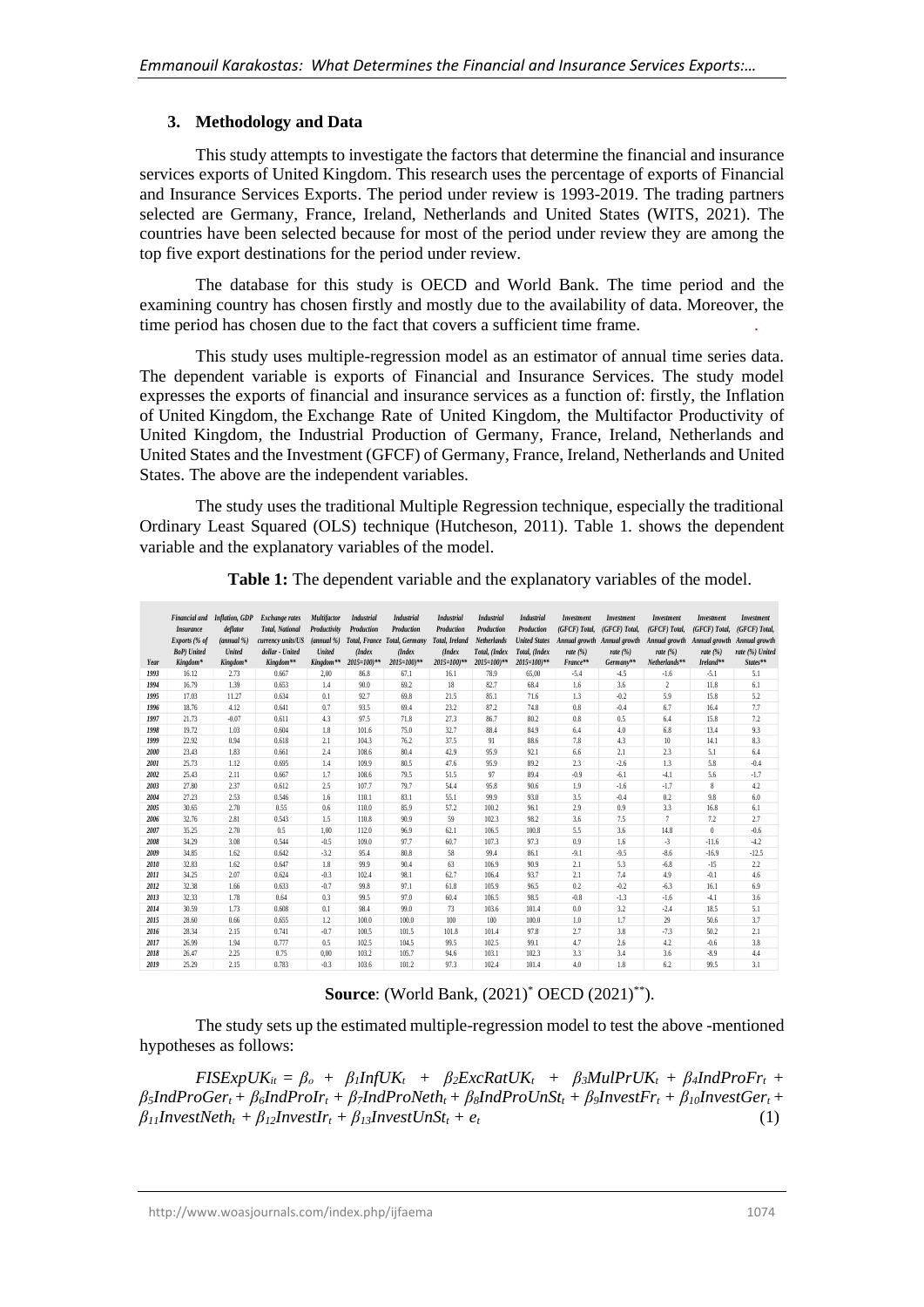## Where:

*FISExpUK<sub>t</sub>*: stands for Financial and Insurance Exports (% of BoP) - United Kingdom *β0*: stands for the constant amount or the intercept.  $\beta_1$ <sup>- $\beta_2$ </sup>; are coefficients of the explanatory variables. *InfUKt*: Inflation, GDP deflator (annual %) United Kingdom *ExcRatUKt*: Exchange rates Total, National currency units/US dollar - United Kingdom *MulPrUKt*: Multifactor Productivity (annual %) - United Kingdom *IndProFr<sub>i</sub>*: Industrial Production Total, France (Index 2015=100) *IndProGert*: Industrial Production Total, Germany (Index 2015=100) *IndProIr<sub>t</sub>*: Industrial Production Total, Ireland (Index 2015=100) *IndProNeth<sub>i</sub>*: Industrial Production Total, Netherlands (Index 2015=100) *IndProUnSt<sub>t</sub>*: Industrial Production Total, United States (Index 2015=100) *InvestFrt*: Investment (GFCF) Total, Annual growth rate (%) France *InvestGer<sub>t</sub>*: Investment (GFCF) Total, Annual growth rate (%) Germany *InvestNeth<sub>i</sub>*: Investment (GFCF) Total, Annual growth rate (%) Netherlands *InvestIr<sub>i</sub>*: Investment (GFCF) Total, Annual growth rate (%) Ireland *InvestUnStt*: Investment (GFCF) Total, Annual growth rate (%) United States *e*: stands for the error term. *t*: stands for the year from the period 1993-2019.

*i:* stands for the country.

The next section presents the results of linear regression.

## **4. Results**

Table 2. shows the regression results.

### **Table 2:** Regression results

|                         | Dependent variable:               |
|-------------------------|-----------------------------------|
|                         | $FISExpUK_t$                      |
| InfUK,                  | $-0.315*$ $(-0.651, 0.021)$       |
| ExcRatUK.               | $-18.724**$ ( $-34.252, -3.197$ ) |
| MulPrUK.                | $-0.371(-1.063, 0.321)$           |
| IndProFr,               | $0.062$ ( $-0.183$ , $0.307$ )    |
| IndProGer,              | $-0.154$ $(-0.381, 0.074)$        |
| IndProIr.               | $0.040$ ( $-0.046$ , $0.126$ )    |
| IndProNeth.             | $0.646***$ (0.383, 0.908)         |
| IndProUnSt,             | $0.004$ ( $-0.285$ , $0.292$ )    |
| InvestFr.               | $-0.468*$ $(-0.952, 0.016)$       |
| InvestGer.              | $0.275$ ( $-0.058$ , $0.607$ )    |
| InvestNeth,             | $0.045$ ( $-0.055$ , $0.145$ )    |
| InvestIr.               | $-0.008$ $(-0.039, 0.024)$        |
| InvestUnSt,             | $-0.149(-0.394, 0.097)$           |
| $\boldsymbol{e}$        | $0.424$ ( $-0.166$ , $1.014$ )    |
| Constant                | $-17.665$ ( $-45.600, 10.269$ )   |
| <b>Observations</b>     | 27                                |
| $\mathbb{R}^2$          | 0.976                             |
| Adjusted $\mathbb{R}^2$ | 0.948                             |
| Residual Std. Error     | $1.341$ (df = 12)                 |
| <b>F</b> Statistic      | $34.839***$ (df = 14: 12)         |
| Note:                   | *p<0.1; **p<0.05; ***p<0.01       |

#### **Source:** (Author's calculation)

The results of linear regression prove the functionality of the above model. The conclusions of this study are presented in the next section.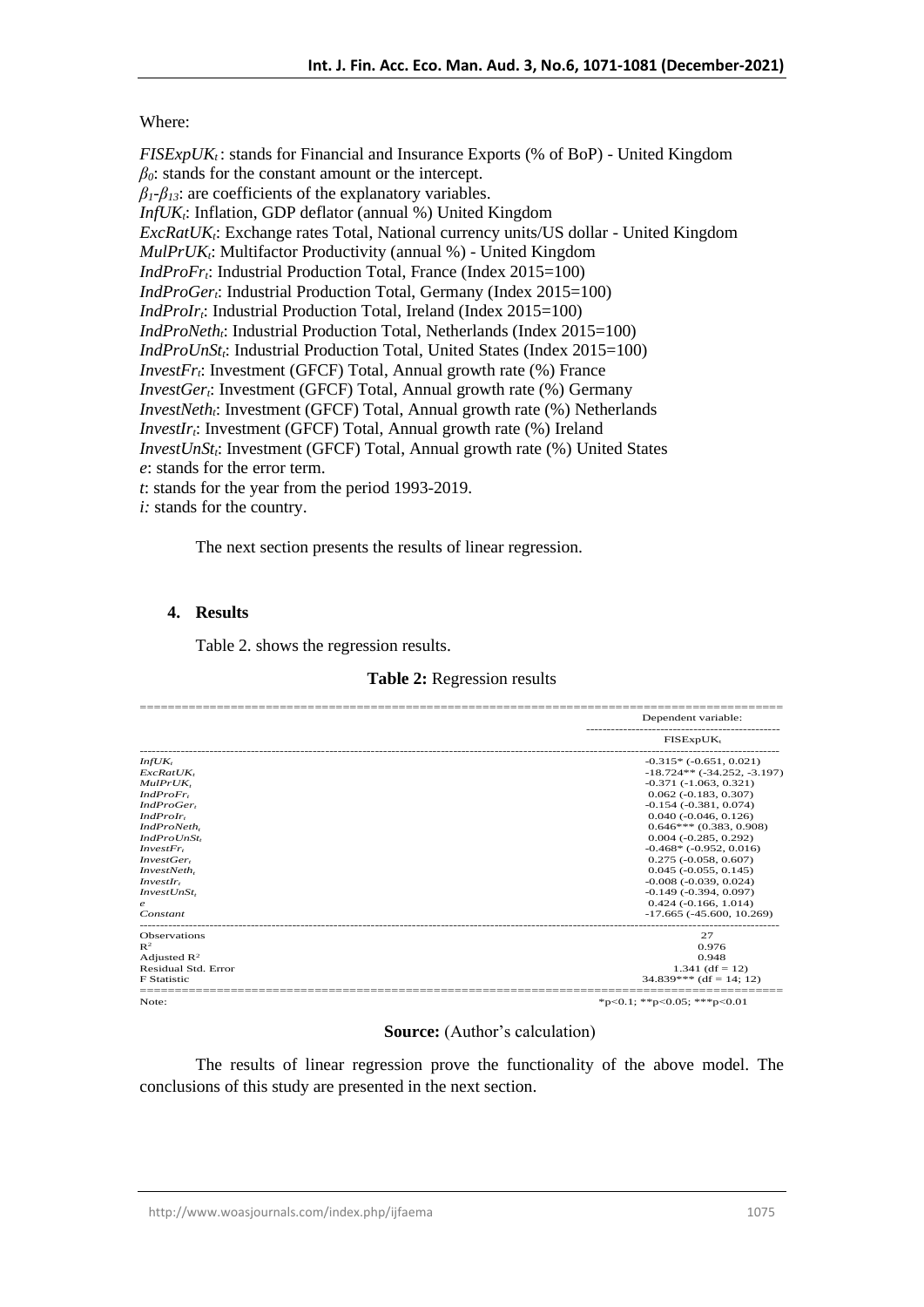### **5. Conclusion**

The present study has examined the determinants of Financial and Insurance Services exports of United Kingdom. Adjusted  $R^2$  is high, with value of 0.948. This means that the model constructed in this study explains the relationship of independent variables to the dependent one. Basically, the bigger the Adjusted  $\mathbb{R}^2$  the better the model fits to the data. The variables *InfUKt*, *ExcRatUKt*, *MulPrUKt*, *IndProGert*, *InvestFrt*, *InvestIrt*, *InvestUnSt<sup>t</sup>* have a negative effect on the Financial and Insurance Services exports whereas the others variables have a positive effect.

Financial and Insurance Services is a branch of services which, from the results of the model of the present study, appears to be heavily influenced by the currency of the country concerned and by the production and investment of the trading partners. As can be seen from the analysis of the present research effort, it can be said that financial and insurance services (in this case the UK) are vulnerable to both inflation and the exchange rate. It can also be said that both industrial production and the investment of trading partners are important for financial and insurance services. In conclusion, the exports of financial and insurance services depend on the macroeconomic conditions of the country and on the course of production and investment of the country's trading partners. Further research is needed to establish a satisfactory analytical framework for Financial and Insurance Services.

### **REFERENCES**

- [1] Adler, M. and Dumas, B. "International portfolio choice and corporation finance: a synthesis". Journal of Finance, vol. 38, 1983, pp. 925-984.
- [2] Ali, M. "Impact of Micro and Macroeconomic Variables on Emerging Stock Market Return: A Case on Dhaka Stock Exchange (DSE)". Interdisciplinary Journal of Research in Business, vol. 1, 2011, pp. 8-16.
- [3] Allen, F. and Gale, D. "Financial markets, intermediaries, and intertemporal smoothing". Journal of Political Economy, vol. 105, 1997, pp. 523-546.
- [4] Allen, F. and Gale, D. "Comparing Financial Systems". MIT Press, Cambridge, MA, 2000.
- [5] Amtiran, P. Y., Indiastuti, R., Nidar, S. R., and Masyita, D. "Macroeconomic Factors and Stock Returns in APT Framework". International Journal of Economics and Management, vol. 11, 2017, pp. 197-206.
- [6] Asekome, M. O., and Agbonkhese, A. O. "Macroeconomic Variables, Stock Market Bubble, Meltdown, and Recovery: Evidence from Nigeria". Journal of Finance and Bank Management, vol. 3, 2015, pp. 25-34.
- [7] Asprem, M. "Stock prices, asset portfolios and macroeconomic variables in ten European countries". Journal of Banking and Finance, vol. 13, 1989, pp. 589-612.
- [8] Barsky, R. "Why don't the prices of stocks and bonds move together?" American Economic Review, vol. 79, 1989, pp. 1132-1145.
- [9] Barslund, M. and Tarp, F. "Formal and informal rural credit in four provinces of Vietnam". Journal of Development Studies, vol. 44, 2008, pp. 485-503.
- [10]Beck, T.H.L. and Webb, I. "Economic, demographic, and institutional determinants of life insurance consumption across countries". World Bank Economic Review, vol. 17, 2003, pp. 51-88.
- [11]Beenstock, M., Dickinson, G. and Khajuria, S. "The Relationship between Property-Liability Insurance Penetration and Income: An International Analysis". The Journal of Risk and Insurance, vol. 55, 1988, pp. 259 – 272.
- [12]Bencivenga, V.R., Smith, B.D. and Starr, R.M. "Equity markets, transactions costs, and capital accumulation: an illustration". World Bank Economic Review, vol. 10, 1996, pp. 241-265.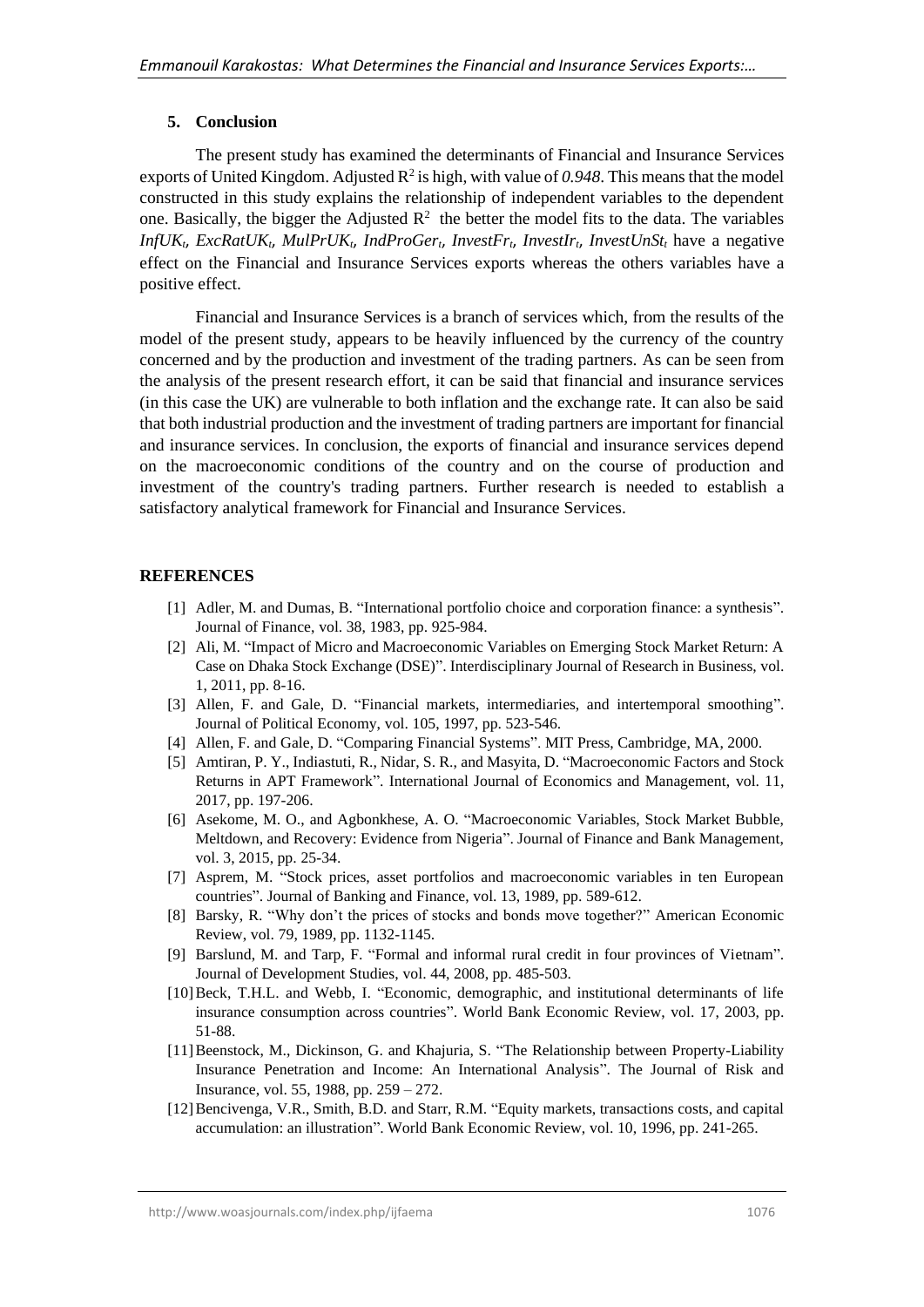- [13]Bendig, M., Giesbert, L. & Steiner, S. "Savings, Credit and Insurance: Household Demand for Formal Financial Services in Rural Ghana". GIGA Working Paper Series, No. 94, 2009, Hamburg: German Institute of Global and Area Studies.
- [14]Bhide, A. "The hidden costs of stock market liquidity". Journal of Financial Economics, vol. 34, 1993, pp. 1-51.
- [15]Bordo, M. and Helbling, T. "Have national business cycles become more synchronized?". NBER Working Paper 10130, National Bureau of Economic Research, 2003.
- [16]Boyd, J., Levine, R., and Smith, B. "The impact of inflation on financial market performance". Journal of Monetary Economics, vol. 47, 2001, pp. 221–228.
- [17]Boyed, J. and Champ, B. "Inflation and financial market performance: what have we learned in the last ten years". Working Paper 03-17. Federal Reserve Bank of Cleveland, 2003. [https://www.clevelandfed.org/~/media/content/newsroom%20and%20events/publications/wor](https://www.clevelandfed.org/~/media/content/newsroom%20and%20events/publications/working%20papers/2003/wp%200317%20inflation%20and%20financial%20pdf.pdf?la=en) [king%20papers/2003/wp%200317%20inflation%20and%20financial%20pdf.pdf?la=en](https://www.clevelandfed.org/~/media/content/newsroom%20and%20events/publications/working%20papers/2003/wp%200317%20inflation%20and%20financial%20pdf.pdf?la=en)
- [18]Brahmasrene, T., and Jiranyakul, K. "Cointegration and Causality between Stock Index and Macroeconomics Variables in an Emerging Market". Academy of Accounting and Financial Studies Journal, vol. 11, 2007, pp. 17-30.
- [19]Briggs, K. "The Impact of Innovation on Financial and Insurance Services Exports". The B.E. Journal of Economic Analysis & Policy, vol. 17, 2017, pp. 1-10.
- [20]Browne, M.J. and Kim, K. "An International Analysis of Life Insurance Demand". The Journal of Risk and Insurance, vol. 60, 1993, pp. 616 – 634.
- [21]Browne, M.J., Chung, J.W. and Frees, E.W. "International Property-Liability Insurance Consumption". The Journal of Risk and Insurance, vol. 67, 2000, pp. 73-90.
- [22]Bulmash, S., and Trivoli, G. "Time-lagged Interactions between Stock Prices and Selected Economic Variables". The Journal of Portfolio Management, vol. 17, 1991, pp. 61-67.
- [23] Calderon, C., Chong, A. and Stein, E. "Trade intensity and business cycle synchronization: are developing countries any different?". Working Paper 195, Central Bank of Chile, 2002.
- [24]Catalan, M., Impavido, G. and Musalem, A.R., "Contractual Savings or Stock Markets Development: Which Leads?". Policy Research Paper Nr. 2421, World Bank, 2000.
- [25]Chakraborty, S. and Ray, R. "Bank-Based Versus Market-Based Financial Systems: A Growth-Theoretic Analysis", Mimeo, University of Oregon, 2004.
- [26]Chinn, M. and Forbes, K. "A decomposition of global linkages in financial markets over time". Review of Economics and Statistics, vol. 86, 2004, pp. 705-722.
- [27]Claessens, S., Demirgüç-Kunt, A. and Huizinga, H. "How does foreign entry affect domestic banking markets?" Journal of Banking & Finance, vol. 25, 2001, pp. 891-911.
- [28]Das, U.S., Davies, N. and Podpiera, R. "Insurance and Issues in Financial Soundness". IMF Working Paper 03/138, 2003.
- [29]DeAngelo, H. and Rice, E. "Anti-takeover amendments and stockholder wealth". Journal of Financial Economics, vol. 11, 1983, pp. 329-360.
- [30]Deaton, A. "Household Saving in LDC's: Credit Markets, Insurance, and Welfare". Scandinavian Journal of Economics, vol. 94, 1992, pp. 253-273.
- [31]Dornbusch, R. and Fisher, S. "Exchange rates and the current account". American Economic Review, vol. 70, 1980, pp. 960-971.
- [32]Eichengreen, B., Rose, A. and Wyplosz, C. "Contagious currency crises". NBER Working Paper 5681, National Bureau of Economic Research, 1996.
- [33] Frankel, J. and Rose, A. "The endogeneity of the optimum currency area criteria". The Economic Journal, vol. 108, 1998, pp. 1009-1025.
- [34]Feyen, E., Lester, R. and Rocha, R. "What drives the development of the insurance sector? An empirical analysis based on a panel of developed and developing countries". Policy Research Working Paper Series 5572, The World Bank, 2011.
- [35]Fink, G., Haiss, P. and Hristoforova, S. "Bond Markets and Economic Growth". IEF Working Paper No. 49, Research Institute for European Affairs, University for Economics and Business Administration Vienna, 2003.
- [36]Glick, R. and Rose, A. "Contagion and trade: why are currency crises regional?" Journal of International Money and Finance, vol. 18, 1999, pp. 603-617.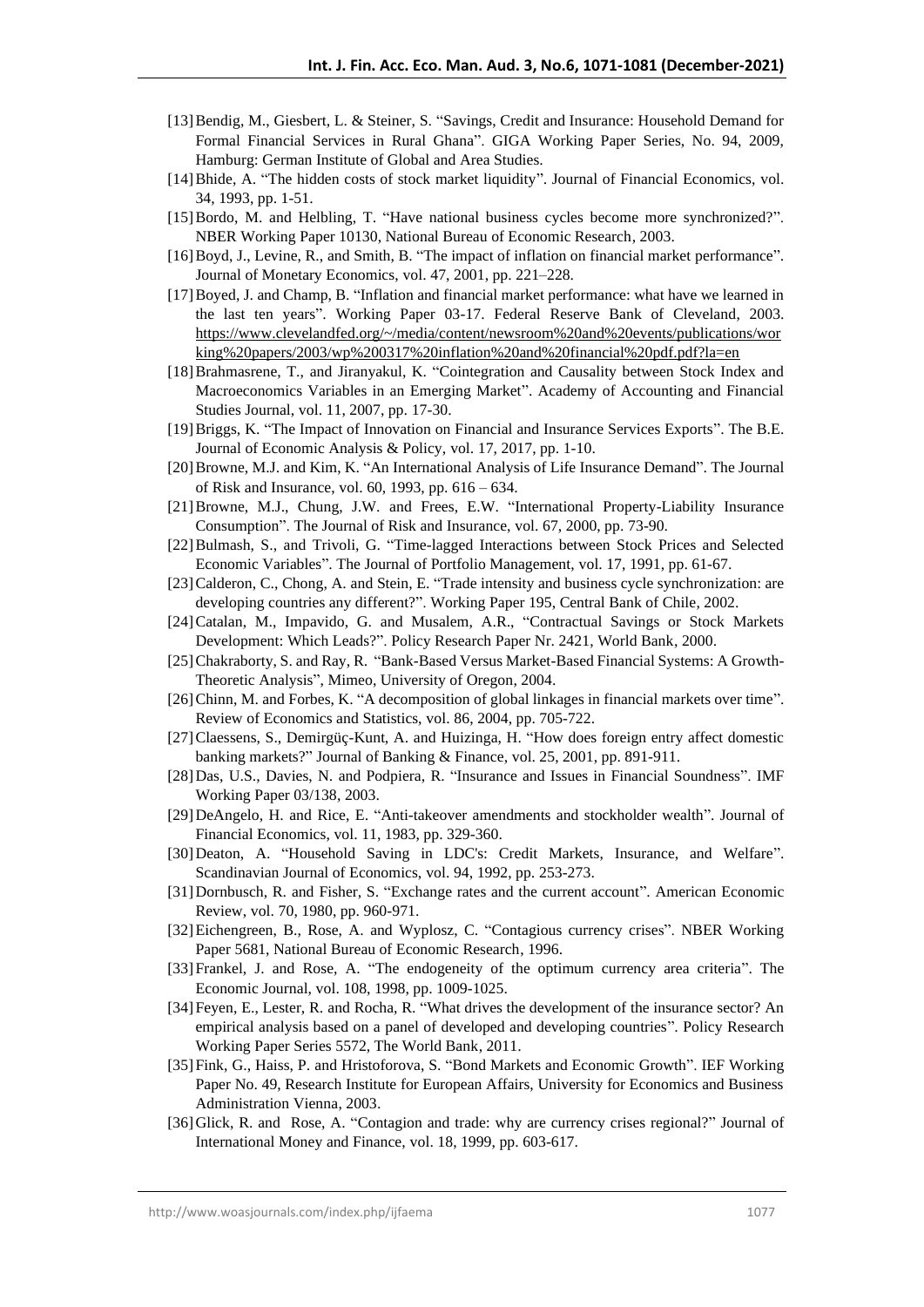- [37]Greenwood, J. and Jovanovic, B. "Financial development, growth, and the distribution of income". Journal of Political Economy, vol. 98, 1990, pp. 1076-1107.
- [38]Grossman, S.J. & Hart, O. "Takeover bids, the free-rider problem, and the theory of the corporation". Bell Journal of Economics, vol. 11, 1980, pp. 42-64.
- [39]Hausmann, R. and Fernández-Arias, E. "Is FDI a safer form of financing?", Inter-American Development Bank Working Paper 416, Washington, DC, April, 2000a.
- [40]Hausmann, R. and Fernández-Arias, E. "Foreign direct investment: good cholesterol?", Inter-American Development Bank Working Paper 417, New Orleans, April, 2000b.
- [41] Hicks, J. "A Theory of Economic History". Clarendon Press, Oxford, 1969.
- [42]Holsboer, J.H. "Repositioning of the Insurance Industry in the Financial Sector and its Economic Role". The Geneva Papers on Risk and Insurance, vol. 24/3, 1999, pp. 243-290.
- [43]Hutcheson, G.D. "Ordinary Least-Squares Regression". In: L. Moutinho and G. D. Hutcheson, The SAGE Dictionary of Quantitative Management Research. pp. 224-228, 2011.
- [44]Imbs, J., "Trade, finance, specialization, and synchronization". Review of Economics and Statistics, vol. 86, 2004, pp. 723-734.
- [45]Jabbar, M.A., Ehui, S.K. and von Kaufmann, R. "Supply and demand for livestock credit in Sub-Saharan Africa: Lessons for designing new credit schemes". World Development, vol. 30, 2002, pp. 1029-1042.
- [46]Jensen, M. "The modern industrial revolution, exit, and the failure of internal control systems". Journal of Finance, vol. 48, 1993, pp. 831-880.
- [47]Jensen, M.C. and Murphy, K.J. "Performance pay and top-management incentives". Journal of Political Economy, vol. 98, 1990, pp. 225-264.
- [48]Jorion, P. "The pricing of exchange rate risk in the stock market". Journal of Financial and Quantitative Analysis, vol. 26, 1991, pp. 361-376.
- [49]King, R. and Levine, R., "Finance and growth: Schumpeter might be right". Quarterly Journal of Economics, vol. 108, 1993a, pp. 717–737.
- [50]King, R. and Levine, R., "Finance, entrepreneurship, and growth theory and evidence". Journal of Monetary Economics, vol. 32, 1993b, pp. 513–542.
- [51]Kose, M., Prasad, E. and Terrones, M. "How does globalization affect the synchronization of business cycles?" American Economic Review, vol. 93, 2003, pp. 57-62.
- [52]Kotha, K.K., and Sahu, B. "Macroeconomic Factors and the Indian Stock Market: Exploring Long and Short Run Relationships". International Journal of Economics and Financial Issues, vol. 6, 2016, pp. 1081-1091.
- [53]Kuwornu, J., and Victor, O.-N. "Analyzing the Effect of Macroeconomic Variables on Stock Market Returns: Evidence from Ghana". Journal of Economics and International Finance, vol. 3, 2011, pp. 605-615.
- [54]Levine, R. and Zervos, S., "Stock Markets, Banks and Economic Growth". American Economic Review, vol. 88, 1998, pp. 537-558.
- [55]Levine, R. "Finance and growth: theory and evidence". In: Aghion, P. and Durlauf, S. (Eds), Handbook of Economic Growth, vol. 1, 1st ed., Elsevier, 2005.
- [56]Liu, M. H., and Shrestha, K. "Analysis of the Long-Term Relationship between Macroeconomic Variables and the Chinese Stock Market Using Heteroskedasticity Cointegration". Managerial Finance, vol. 34, 2008, pp. 744-755.
- [57]Love, J.H. and Mansury, M.S. "Exporting and Productivity in Business Services: Evidence from the United States". International Business Review, vol. 18, 2009, pp. 630–642.
- [58]Mayasami, R. K., and Koh, T. S. "A Vector Error Correction Model of the Singapore Stock market". International Review of Economics and Finance, vol. 9, 2000, pp. 79-96.
- [59]McKinnon, R.I. "Money and Capital in Economic Development". Brookings Institution, Washington, DC, 1973.
- [60] Merton, R.C. "Financial Innovation and Economic Performance". Continental Bank, Journal of Applied Corporate Finance, vol. 4, 1992, pp. 12–22.
- [61]Mok, H.M.K. "Causality of interest rate, exchange rate and stock prices at stock market open and close in Hong Kong". Asia Pacific Journal of Management, vol. 10, 1993, pp. 123-143.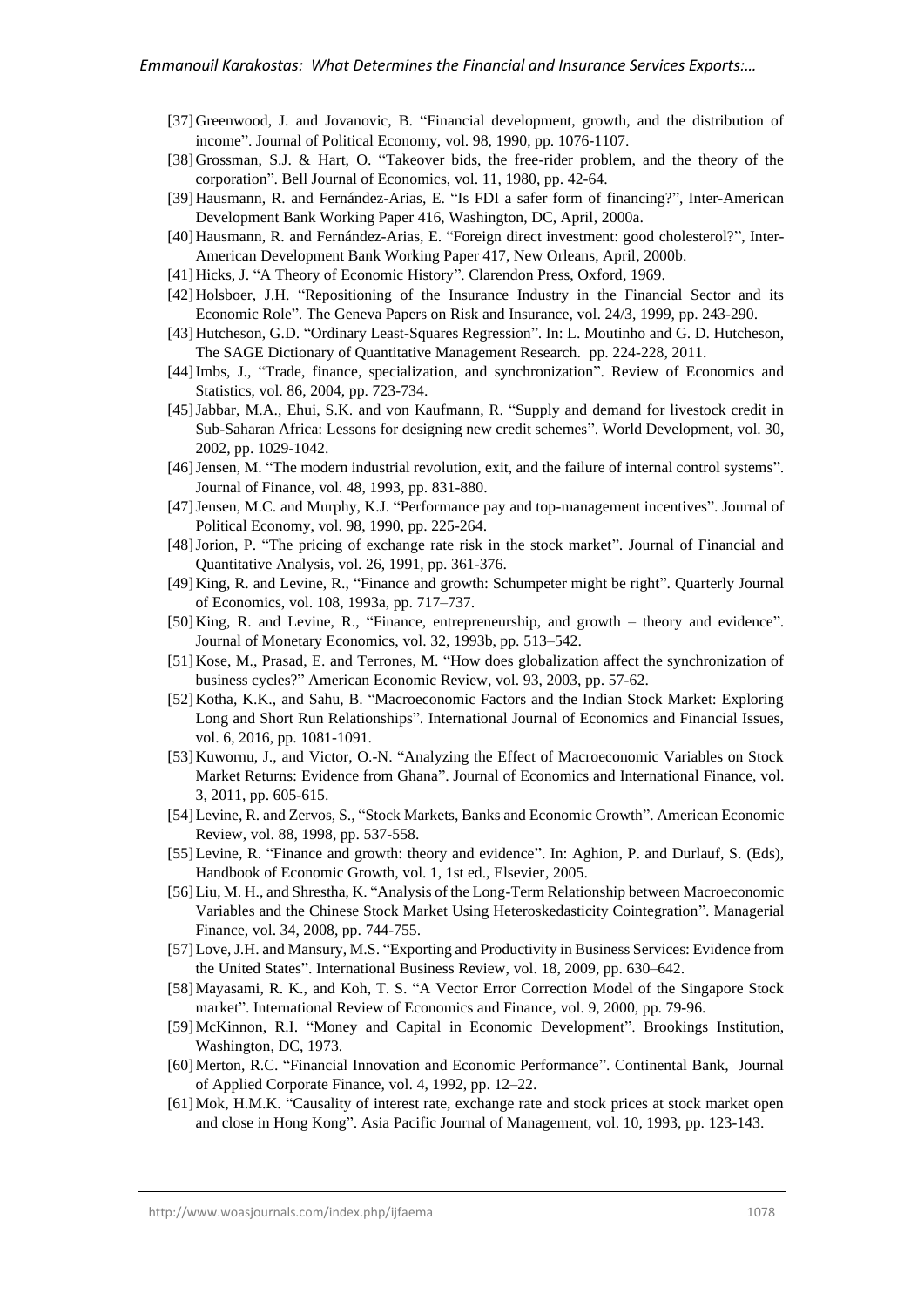- [62]Muradoglu, Y. and Taskin, F. "Differences in household savings Behavior: evidence from industrial and developing countries". The Developing Economies, vol. 34, 1996, pp. 138-153,
- [63]Murcia, J. B. "Macroeconomic Estimation of Selected Philippine Stock Market Indices". Southeast Asian Interdisciplinary Research Journal, vol. 2, 2014, pp. 21-30.
- [64]North, D.C. "Structure and Change in Economic History". Norton, New York, NY, 1981.
- [65] Obstfeld, M. "Risk taking, global diversification and growth". American Economic Review, vol. 84, 1994, pp. 1310-1329.
- [66]OECD. "United Kingdom", 2021[. https://data.oecd.org/united-kingdom.htm](https://data.oecd.org/united-kingdom.htm)
- [67]Otto, G., Voss, G. and Willard, L. "Understanding OECD output correlations". Research Discussion Paper 05, Reserve Bank of Australia, 2001.
- [68]Pal, S. "Household sectoral choice and effective demand for rural credit in India". Applied Economics, vol. 14, 2002, pp. 1743-1755.
- [69]Rickards, P. "The International Trade in Services. Bulletin March 2019", Global Economy, Reserve **Bank** of Australia, 2019. [https://www.rba.gov.au/publications/bulletin/2019/mar/pdf/the-international-trade-in](https://www.rba.gov.au/publications/bulletin/2019/mar/pdf/the-international-trade-in-services.pdf)[services.pdf](https://www.rba.gov.au/publications/bulletin/2019/mar/pdf/the-international-trade-in-services.pdf)
- [70]Ross, S. "The arbitrage theory of capital asset pricing". Journal of Economic Theory, vol. 13, 1976, pp. 341-360.
- [71]Rousseau, P.L. and Wachtel, P. "Financial Intermediation and Economic Performance: Historical Evidence from Five Industrialized Countries". Journal of Money, Credit and Banking, vol. 30, 1998, pp. 658-678.
- [72]Shaw, E.S. "Financial Deepening in Economic Developmen". Oxford University Press, New York, NY, 1973.
- [73]Shiller, R.J. "Causes of changing in financial market volatility". The Federal Reserve Bank of Kansas City, vol. 2, 1988, pp. 1-22.
- [74]Simpson, J. L., and Evans, J. P. "Banking Stock Returns and Their Relationship to Interest Rates and Exchange Rates: Australian Evidence". University of Wollongong in Dubai Working Paper, 2003, pp. 1-35.
- [75]Spiro, P.S. "The impact of interest rate changes on stock prices volatility". Journal of Portfolio Management, vol. 16, 1990, pp. 63-68.
- [76]Stiglitz, J.E. "Credit markets and the control of capital". Journal of Money, Credit, Banking, vol. 17, 1985, pp. 133-152.
- [77]Ward, D. and Zurbruegg, R. "Does Insurance promote economic growth evidence from OECD Countries". The Journal of Risk and Insurance, vol. 67, 2000, pp. 489-506.
- [78]WITS "United Kingdom Product Exports to World in US\$ Thousand 1993-2019", 2021. [https://wits.worldbank.org/CountryProfile/en/Country/GBR/StartYear/1993/EndYear/2019/Tr](https://wits.worldbank.org/CountryProfile/en/Country/GBR/StartYear/1993/EndYear/2019/TradeFlow/Export/Indicator/XPRT-TRD-VL/Partner/WLD/Product/all-groups) [adeFlow/Export/Indicator/XPRT-TRD-VL/Partner/WLD/Product/all-groups](https://wits.worldbank.org/CountryProfile/en/Country/GBR/StartYear/1993/EndYear/2019/TradeFlow/Export/Indicator/XPRT-TRD-VL/Partner/WLD/Product/all-groups)
- [79]World Bank "United Kingdom" 2021. <https://data.worldbank.org/country/GB>
- [80]Zahler, A., Iacovone, L. and Mattoo, Α. "Trade and Innovation in Services: Evidence from a Developing Economy". The World Economy, vol. 37, 2014, pp. 953–979.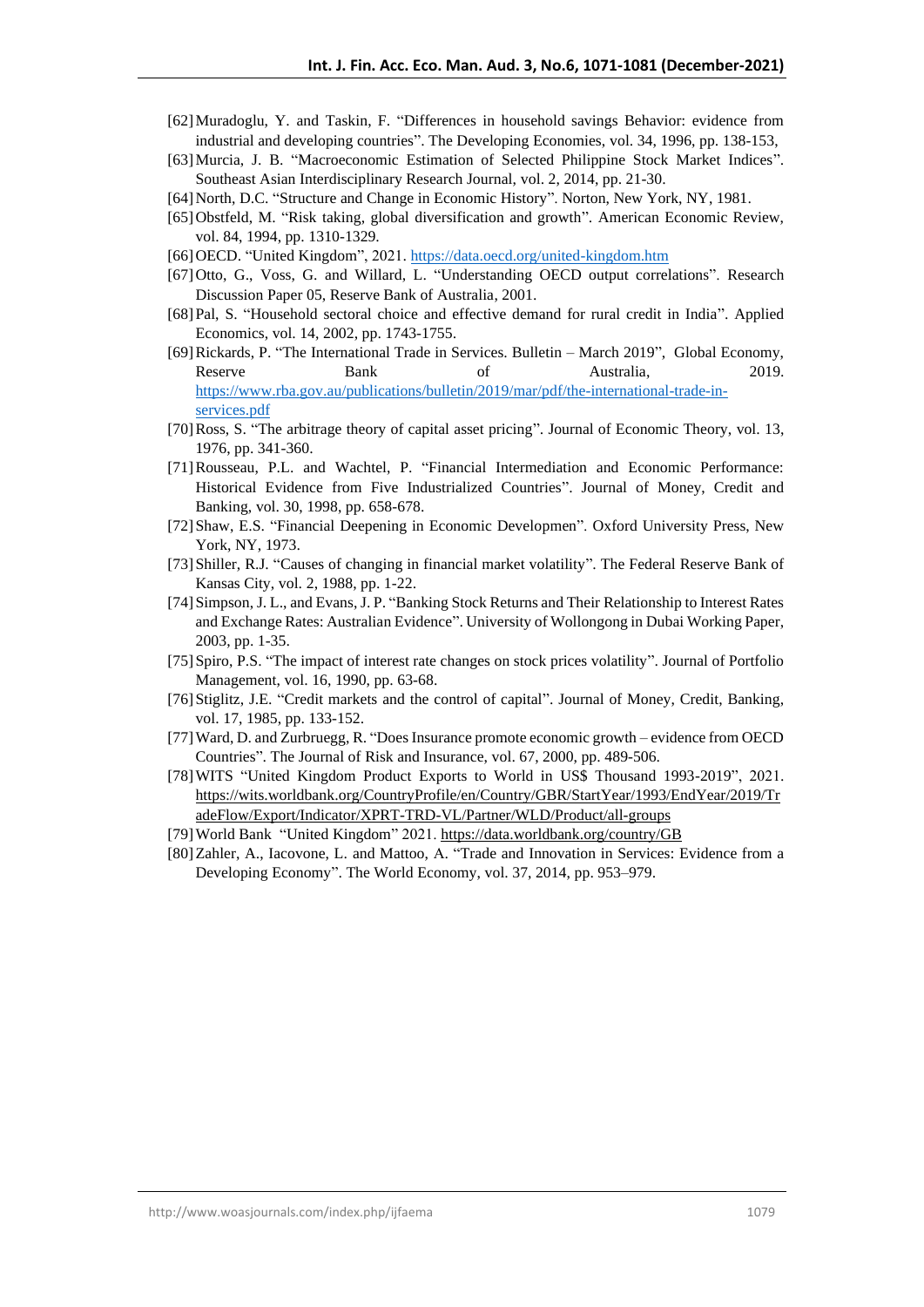

# **APPENDIX**